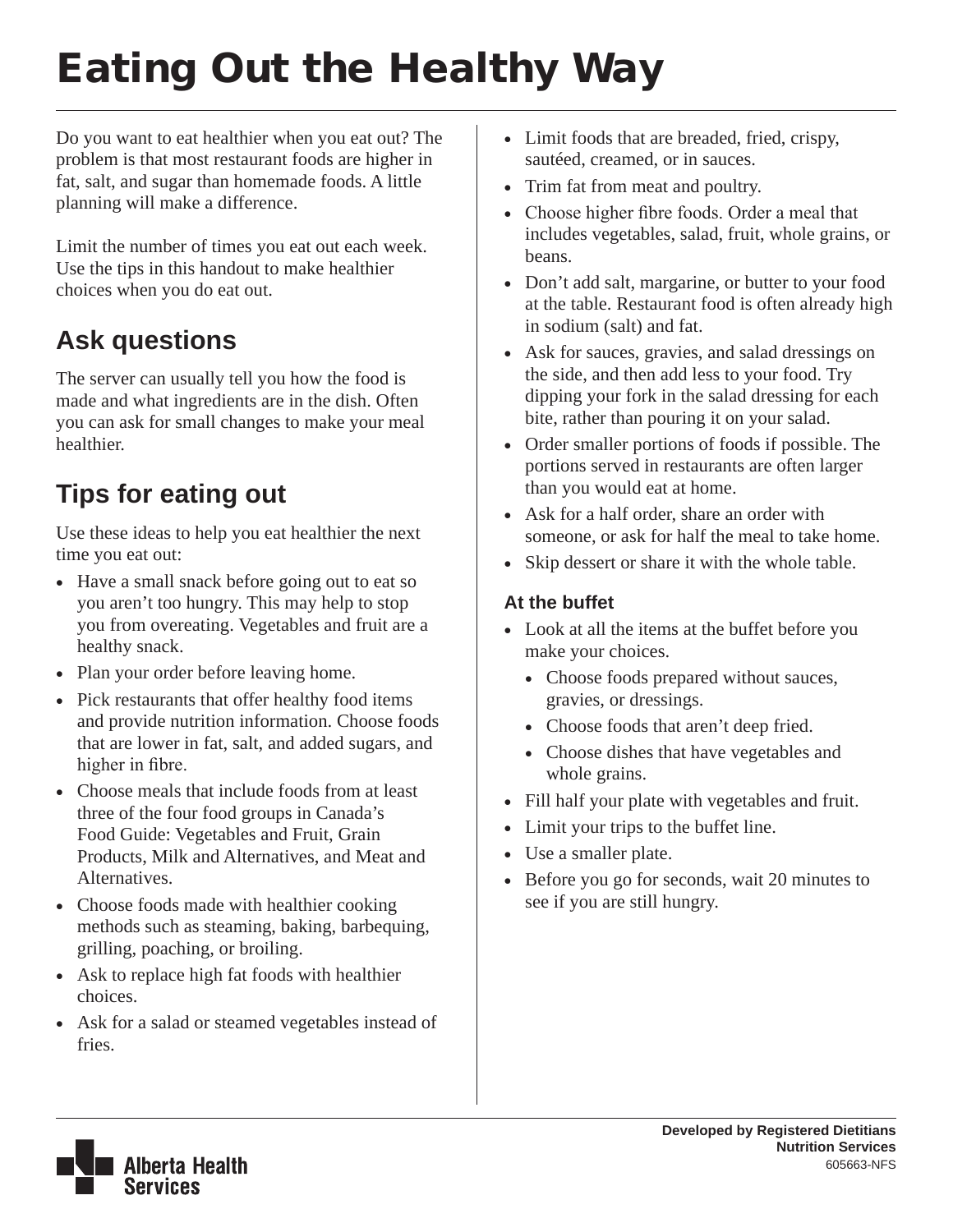|                                  | <b>Choose these foods more often</b>                                                                                                                                                                                                                                                                                                                                                                                                                                                                                                                                                                                                                                                                                                                                                                                                                                                                                                                                                                                                                                                  | Limit these foods as<br>they are higher in fat, sugar, and salt                                                                                                                                                                                                                                                                                                                                                                                                                                                                                                                                                                                                                                                                                                                                                                                                   |
|----------------------------------|---------------------------------------------------------------------------------------------------------------------------------------------------------------------------------------------------------------------------------------------------------------------------------------------------------------------------------------------------------------------------------------------------------------------------------------------------------------------------------------------------------------------------------------------------------------------------------------------------------------------------------------------------------------------------------------------------------------------------------------------------------------------------------------------------------------------------------------------------------------------------------------------------------------------------------------------------------------------------------------------------------------------------------------------------------------------------------------|-------------------------------------------------------------------------------------------------------------------------------------------------------------------------------------------------------------------------------------------------------------------------------------------------------------------------------------------------------------------------------------------------------------------------------------------------------------------------------------------------------------------------------------------------------------------------------------------------------------------------------------------------------------------------------------------------------------------------------------------------------------------------------------------------------------------------------------------------------------------|
| <b>Breakfasts</b>                | • Fresh fruit or fruit salad<br>• Low fat yogurt<br>• Whole grain foods like toast, English muffin,<br>bagel, pancakes, low fat muffin<br>• French toast made with whole grain bread<br>• Whole grain cereal or oatmeal<br>• Peanut butter<br>• Poached or boiled eggs, or liquid egg white<br>• Ham, turkey bacon, or back bacon, instead<br>of bacon (Note: these are high in salt)<br>• Non-hydrogenated margarine, light jam,<br>or syrup<br>• Milk or sweetener for coffee or tea                                                                                                                                                                                                                                                                                                                                                                                                                                                                                                                                                                                                | • Bacon and sausages<br>• Hash browns, grits, or fried potatoes<br>· Fried eggs, omelets with cheese, eggs<br>Benedict, or quiche<br>• Breakfast sandwiches<br>• Butter, regular cream cheese, syrup, or<br>honey<br>• Donuts, danishes, croissants, or pastries<br>• Biscuits, scones, crepes, or muffins<br>• Cream and sugar for coffee or tea                                                                                                                                                                                                                                                                                                                                                                                                                                                                                                                 |
| Lunches<br>and<br><b>Suppers</b> | Soups, salads, and appetizers<br>• Broth-based or vegetable soups or cream<br>soups made with skim, 1%, or 2% milk<br>(Note: these are high in salt)<br>• Salads with low fat dressing on the side<br>• Whole grain bread or rolls without butter<br>or margarine<br>• Steamed shellfish<br><b>Sandwiches or submarines</b><br>• Whole grain bread, bagels, rolls, pitas,<br>tortillas, and rye bread<br>• Mustard, salsa, horseradish, or low fat<br>mayonnaise<br>• Tomatoes, lettuce, cucumbers, peppers, and<br>onions<br>• Tuna, salmon, lean deli meats such as chicken,<br>turkey, or roast beef<br>• Vegetarian burgers, beef burgers, or grilled<br>chicken burgers, with no mayonnaise or<br>special sauces<br><b>Entrees</b><br>• Meat, fish, and poultry that is poached,<br>barbecued, baked, grilled, roasted, broiled,<br>or stir fried<br>• Steamed rice or baked potato without sour<br>cream, bacon bits, butter, or cheese<br>• "Au jus" or in its own juice<br>• Pasta with tomato, vegetable, or marinara<br>sauce<br>• tofu; cooked, dried beans, peas, lentils | Soups, salads, and appetizers<br>• Cream soup made with whole milk or<br>cream<br>• Chicken wings, potato skins, nachos<br>• Ready made salads with full fat dressing<br><b>Sandwiches or submarines</b><br>• Breaded, battered, tempura, or deep fried<br>foods like French fries, onion rings,<br>zucchini sticks, battered mushrooms<br>• Melts, or grilled sandwiches such as<br>Monte Cristo, Denver, or Reuben<br>• Croissant or club sandwiches, or hot<br>sandwiches with gravy<br>· Salad fillings like egg salad or tuna salad<br><b>Entrees</b><br>• Scalloped potatoes or fried rice<br>• Pasta in cream sauce, like Alfredo sauce<br>• Creamy curried dishes<br>• Breaded/battered, fried, tempura, or<br>sautéed meat, fish, or poultry<br>• "Au gratin" or with cheese<br>• Deep dish pizza<br>• Burgers with cheese, bacon, and special<br>sauces |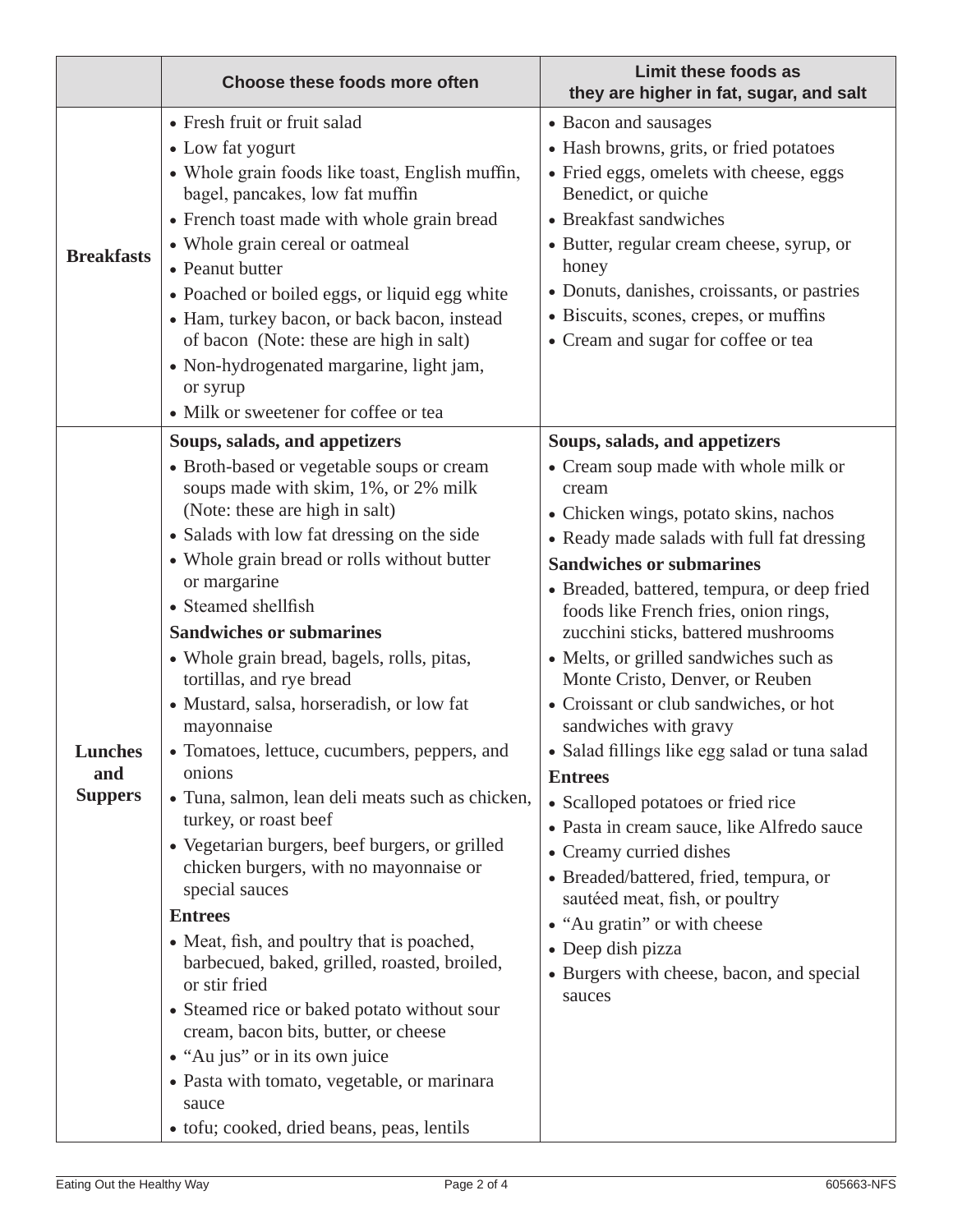|                 | Choose these foods more often                                                                                                                           | Limit these foods as<br>they are higher in fat, sugar, and salt                                                                                                                                                                                                 |
|-----------------|---------------------------------------------------------------------------------------------------------------------------------------------------------|-----------------------------------------------------------------------------------------------------------------------------------------------------------------------------------------------------------------------------------------------------------------|
| <b>Desserts</b> | • Fruit salad, fresh fruit<br>• Compotes, poached fruit, or small servings of<br>fruit crisp<br>• Sorbet                                                | • Cheesecake<br>• Desserts with cream or whipped cream<br>• Pastries and cakes with icing or sauce<br>• Regular or premium ice cream<br>• Pies, tarts, or flans<br>• Mousses or soufflés                                                                        |
| <b>Drinks</b>   | • Water, milk, fortified soy beverage<br>• 100% pure juice (limit to $\frac{1}{2}$ cup/125 mL a day)<br>• hot or cold drinks with no added sugar or fat | • Drinks with added sugars: regular pop,<br>fruit drinks, iced tea, hot or cold drinks<br>sweetened with sugar, sport drinks,<br>milkshakes, fruit smoothies that are higher<br>in sugar or fat, slushes, alcohol.<br>• Avoid refillable or "bottomless" drinks |

### **Nutrition information websites**

Many restaurants have nutrition information for their food on the Internet. To find nutrition information on the net, follow these steps:

- 1. Search for the restaurant that you want nutrition information for. Check to see if there is a Canadian site.
- 2. Look for nutrition information on the restaurant's home page. Nutrition information may be listed under a name like Nutrition Guide, Menu, or Nutrition Calculator.
- 3. Look for the menu items you like to eat. Check the grams of fat, sugar, fibre, and milligrams of sodium in this food. See *Practice picking a healthy choice*, below.

## **Practice picking a healthy choice**

When you have some nutrition information, use it to compare menu items. Choose menu items that are:

- • **Lower** in fat, sugar, and sodium
- • **Higher** in fibre

#### **Circle the food that is the better fast food choice.**

|              | <b>6</b> chicken nuggets | 1 small hamburger |
|--------------|--------------------------|-------------------|
| Calories     | 310                      | 250               |
| Fat          | 21 g                     | 8g                |
| Carbohydrate | 20 g                     | 32 g              |
| Fibre        | 1 <sub>g</sub>           | 2 g               |
| Sugar        | 0 g                      | 7 g               |
| Sodium       | 670 mg                   | 510 mg            |

If you picked the hamburger, you're right! The hamburger is lower in fat and sodium (salt), and higher in fibre.